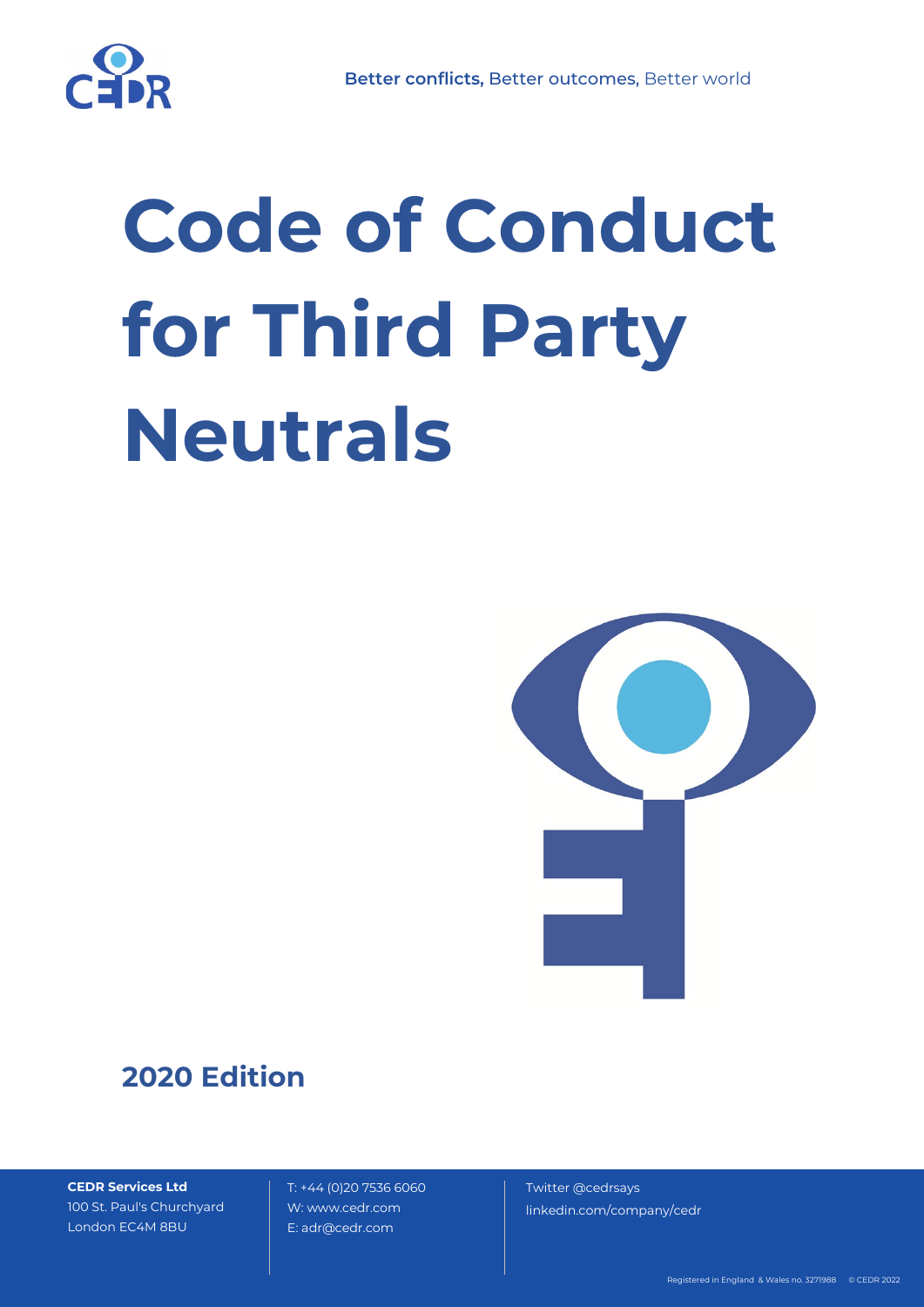

### **Code of Conduct for Third Party Neutrals**

#### **1. Introduction**

This Code of Conduct ('the Code') applies to any person who acts as a Mediator or other neutral third party ('the Neutral') in any dispute resolution procedure ('the Process') conducted under the auspices of the Centre for Effective Dispute Resolution ('CEDR ') in relation to an attempt to resolve a dispute or difference ('the Dispute') between all the parties ('the Parties') to the Dispute under the terms of a written agreement signed by the Parties, the Neutral and CEDR ('the Process Agreement') to seek resolution of the Dispute.

Where the process being used by the Neutral is Commercial Mediation then the CEDR Model Mediation Procedure should be read in conjunction with this Code. This code is consistent with the European Code of Conduct for mediators.

#### **2. Competence and availability**

The Neutral assures the Parties that he or she:

- **2.1** possesses the necessary competence and knowledge about the Process to deal with Dispute, based on proper training and updating of education and practice in the necessary skills, as required by the regulations of the country of practice; and
- **2.2** has sufficient time to prepare properly for and conduct the Process expeditiously and efficiently.
- **2.3** does not present his or her skills or background in all promotional material in any way which is not truthful or professional.

#### **3. Fees and expenses**

The Neutral undertakes:

- **3.1** to make clear either directly to the Parties or through CEDR the basis for charging fees and expenses as between CEDR and the Parties for the conduct of the Process before the Process starts; and
- **3.2** not to prolong the Process unnecessarily where there is, in the Neutral's opinion, no reasonable likelihood of progress being made towards settlement of the Dispute through the Process.

#### **4. Independence and neutrality**

The Neutral:

**4.1** will at all times act, and endeavour to be seen to act fairly, independently and with complete impartiality towards the Parties in the Process, without any bias in favour of, or discrimination against, any of the Parties;

**CEDR Services Ltd** 100 St. Paul's Churchyard London EC4M 8BU

 T: +44 (0)20 7536 6060 W: www.cedr.com E: adr@cedr.com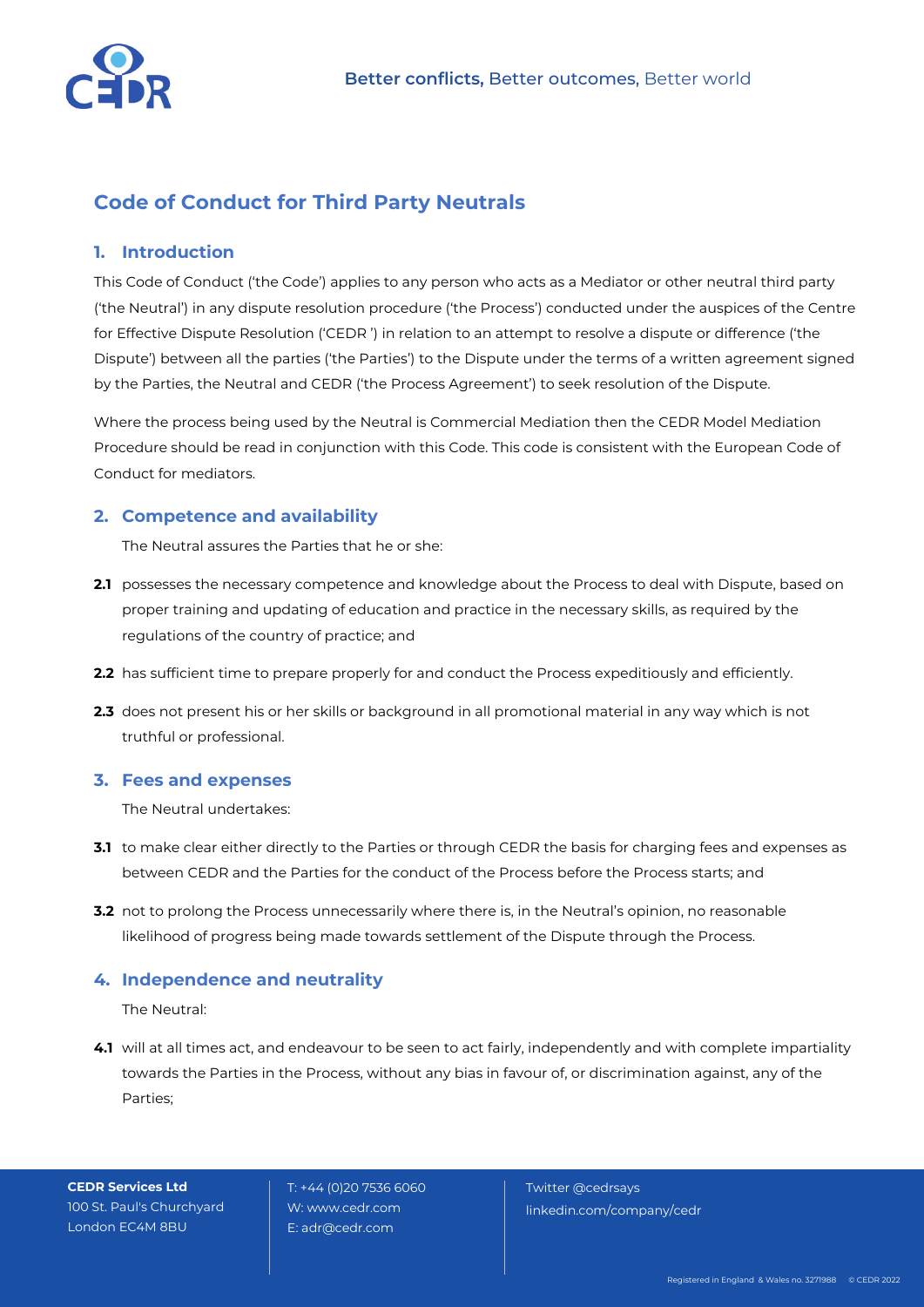

- **4.2** will ensure that the Parties and their representatives all have adequate opportunities to be involved in the Process;
- **4.3** will disclose to the Parties any matter of which the Neutral is or at any time becomes aware which could be regarded as being or creating a conflict of interest (whether apparent, potential or real) in relation to the Dispute or any of the Parties involved in the Process, and, having done so, will not act or continue to act as Neutral in relation to the Dispute unless the Parties specifically acknowledge such disclosure and agree to the Neutral's continuing to act in the Process: such matters include but are not limited to:
	- any personal or business relationship with any of the Parties;
	- any financial or other interest in the outcome of the Mediation;
	- having acted (either personally or through the Neutral's own firm or business) in any capacity other than as a Neutral in another Process for any of the Parties;
	- being in prior possession of any confidential information about any of the Parties or about the subject-matter of the Dispute (but excluding any confidential information given to the Neutral by one of the Parties while acting as Neutral in relation to the Dispute)
	- any such matters involving a close member of the Neutral's family.
- **4.4** will not (nor will any member of the Neutral's own firm or business or close family) act for any of the Parties individually in relation to the Dispute either while acting as Neutral or at any time thereafter, without the written consent of all the Parties

#### **5. Conduct of the Process**

- **5.1** The Neutral will observe all the terms of the Process Agreement (especially as regards confidentiality) and will conduct the Process consistent with any relevant CEDR Model Procedure.
- **5.2** The Neutral will ensure that the Parties understand the obligations of the Process Agreement, including obligations relating to confidentiality.
- **5.3** Where there is resolution during the Process, the Neutral will direct the Parties to record any settlement in signed writing and ensure that the signatories acknowledge that by signing they accept and understand the terms of any settlement.

#### **6. Professional Indemnity Insurance**

The Neutral will take out professional indemnity insurance in an adequate amount with a responsible insurer against such risks as may arise in the performance of the Neutral's duties in relation to the Dispute before acting as a Neutral.

**CEDR Services Ltd** 100 St. Paul's Churchyard London EC4M 8BU

 T: +44 (0)20 7536 6060 W: www.cedr.com E: adr@cedr.com